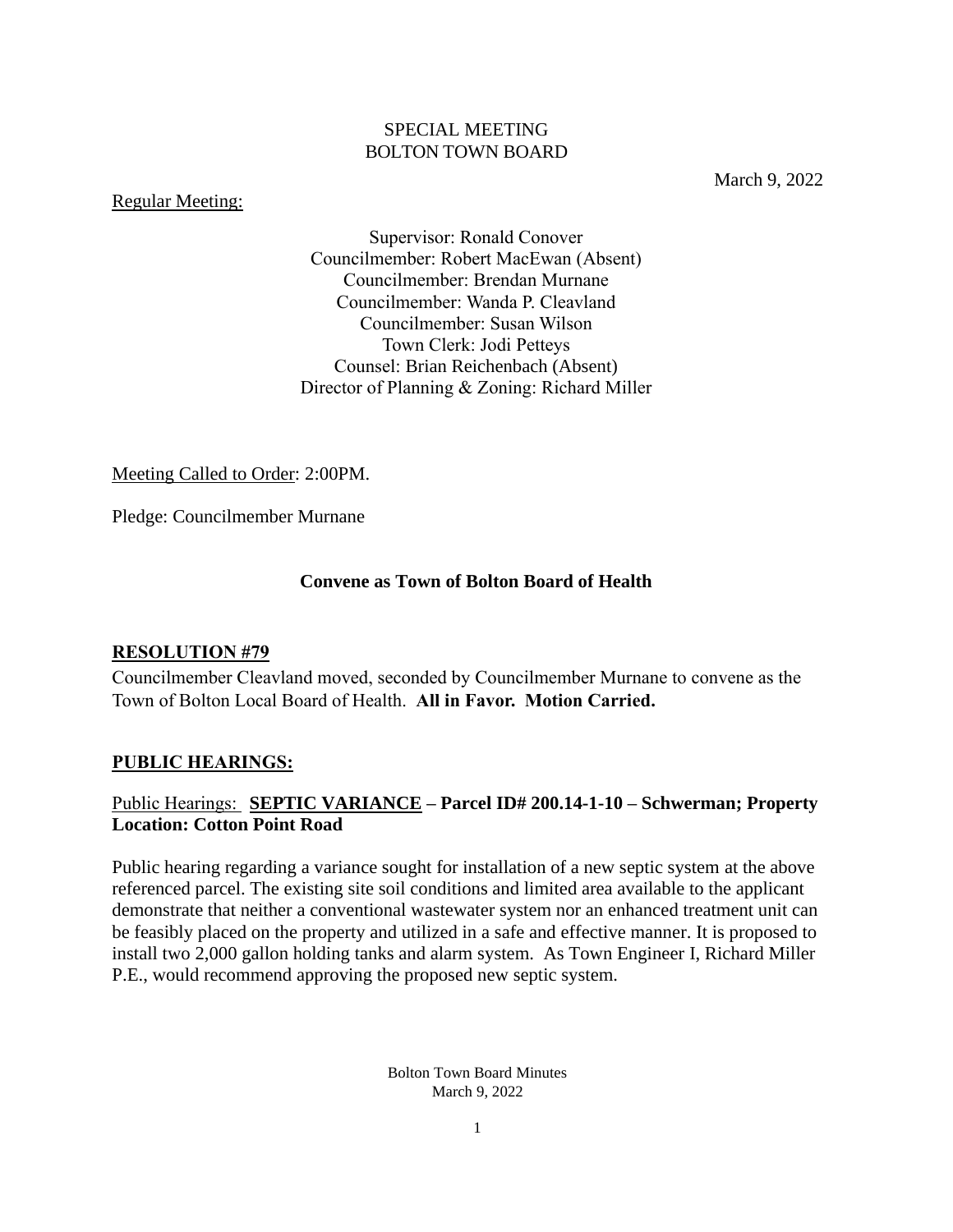In accordance with Resolution #186 set forth by the Town Board on September 1, 2009 Local Board of Health review is required for a septic system upgrade. The following variances are sought:

- 1. Horizontal separation from holding tank to Lake George, 50 feet required, 47 feet is proposed and was approved by the Zoning Board of Appeals on February 8, 2022.
- 2. Installation of two 2,000 gallon holding tanks and alarm system.
- Resolution to close the Public Hearing

# **RESOLUTION #80**

Councilmember Cleavland moved, seconded by Councilmember Murnane to close the Public Hearing. **All in Favor. Motion Carried.**

Dennis MacElroy of Environmental Design presented the following for the variance requests:

- This involves property on Cotton Point which is a peninsula shape with water on both sides.
- They believe it is timely to replace this system for the home that has been in his family for decades.
- The only solution in this area is holding tanks due to the proximity of the Lake.
- He was confused about the requirement of a variance from the ZBA in the new septic code.

Councilmember Wilson asked if this was on an individual lot. Mr. MacElroy said the Association has two parcels. The parcel they are looking at is the one facing the bay. They clarified the tax map# as being 200.14-1-10.

Councilmember Cleavland asked if there were any wells in the Association. Mr. MacElroy stated there was one well in the Association which he depicted on the plans.

Councilmember Wilson inquired about alarms and shutoff valves. Mr. MacElroy explained the different alarms and shutoffs.

• Resolution establishing Town of Bolton as Lead Agency.

## **RESOLUTION #81**

Councilmember Cleavland moved, seconded by Councilmember Murnane to declare the Bolton Town Board as Lead Agency under SEQRA for the proposed septic variances for Parcel ID#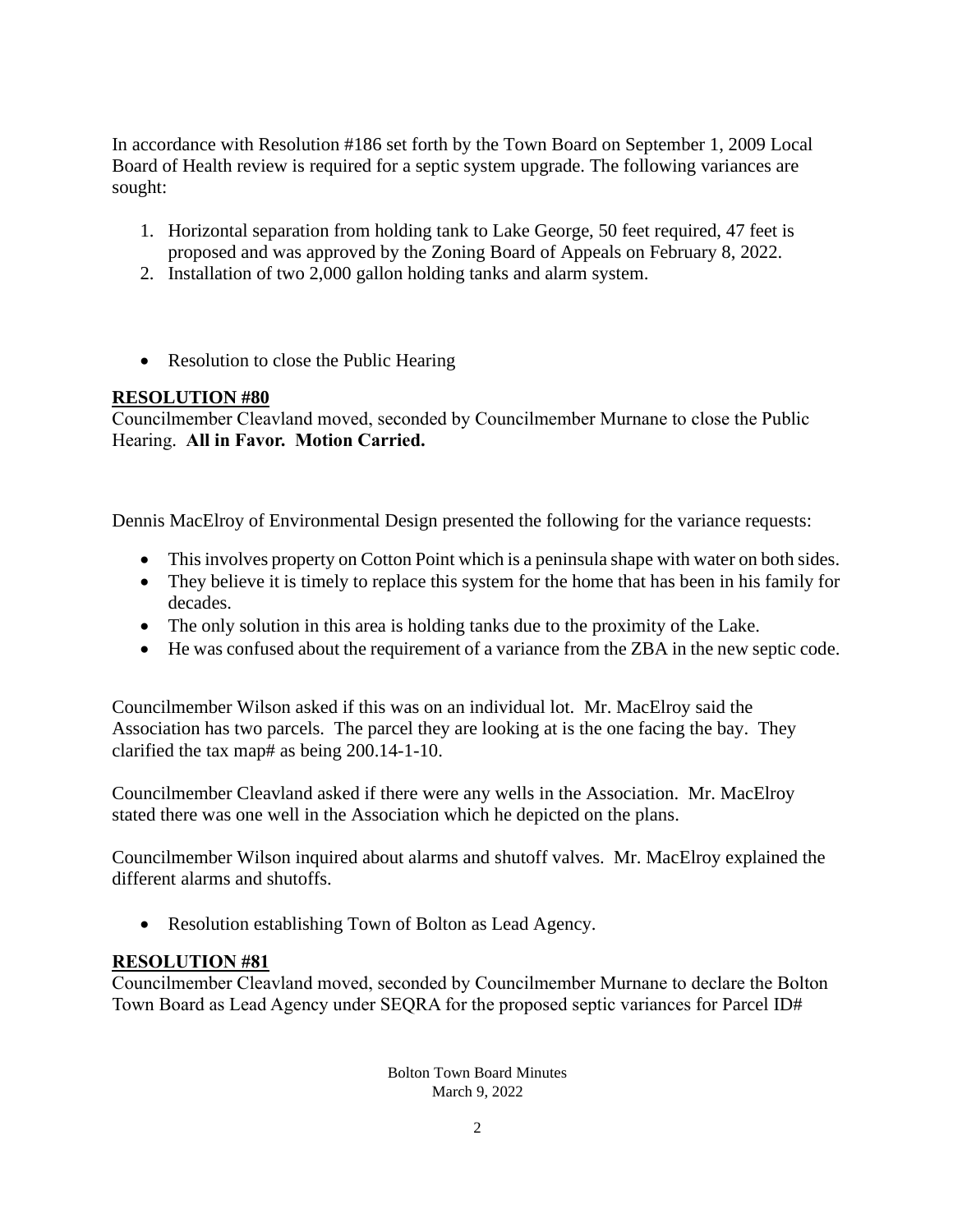200.14-1-10 – Schwerman; Property Location: Cotton Point Road. **All in Favor. Motion Carried.**

• Resolution regarding SEQRA & LWRP determinations.

#### SEQRA

- 1. Do any of the Board Members have concerns with any of the items listed 1 through 20 in Part 1, on the SEQRA Form as submitted by the applicant? No
- 2. Will the proposed action impact any of the items listed 1 through 11 in Part 2 of the SEQRA Form? No
- 3. Do the Board Members agree that this project will result in no adverse impacts on the environment; and therefore, an environmental impact statement need not be prepared? Yes

#### LWRP

Do any of the Board Members have concerns with any of the items listed in Part C., 1 through 3 of the LWRP Waterfront Assessment Form. No

Based upon the materials submitted and accepted as part of the record, our findings are as follows:

- A. The Applicant's SEQRA & LWRP submissions, and our analysis of the issues presented, demonstrates that there are no significant environmental impacts or concerns, and it is hereby determined that the action to be taken is consistent with the Town of Bolton Local Waterfront Revitalization Program policies and standards.
- B. The applicant has provided clear and complete responses to issues recited in the SEQRA questionnaire and based upon all information reviewed by this lead agency in its SEQRA analysis, including a thorough "hard look" and consideration of the applicant's entire submission, and upon all board and public comments received, it is appropriate in the opinion of this lead agency to make a finding that the proposed action will result in no adverse environmental impacts and that any identified adverse environmental impacts will not be significant, or where identified, are sufficiently mitigated by virtue of the conditions imposed in granting approval.

## **RESOLUTION #82**

Councilmember Wilson moved, seconded by Councilmember Murnane to make a negative declaration with regard to SEQRA & LWRP for the installation of a new septic system, for Parcel ID# 200.14-1-10 – Schwerman; Property Location: Cotton Point Road. **All in Favor. Motion Carried.**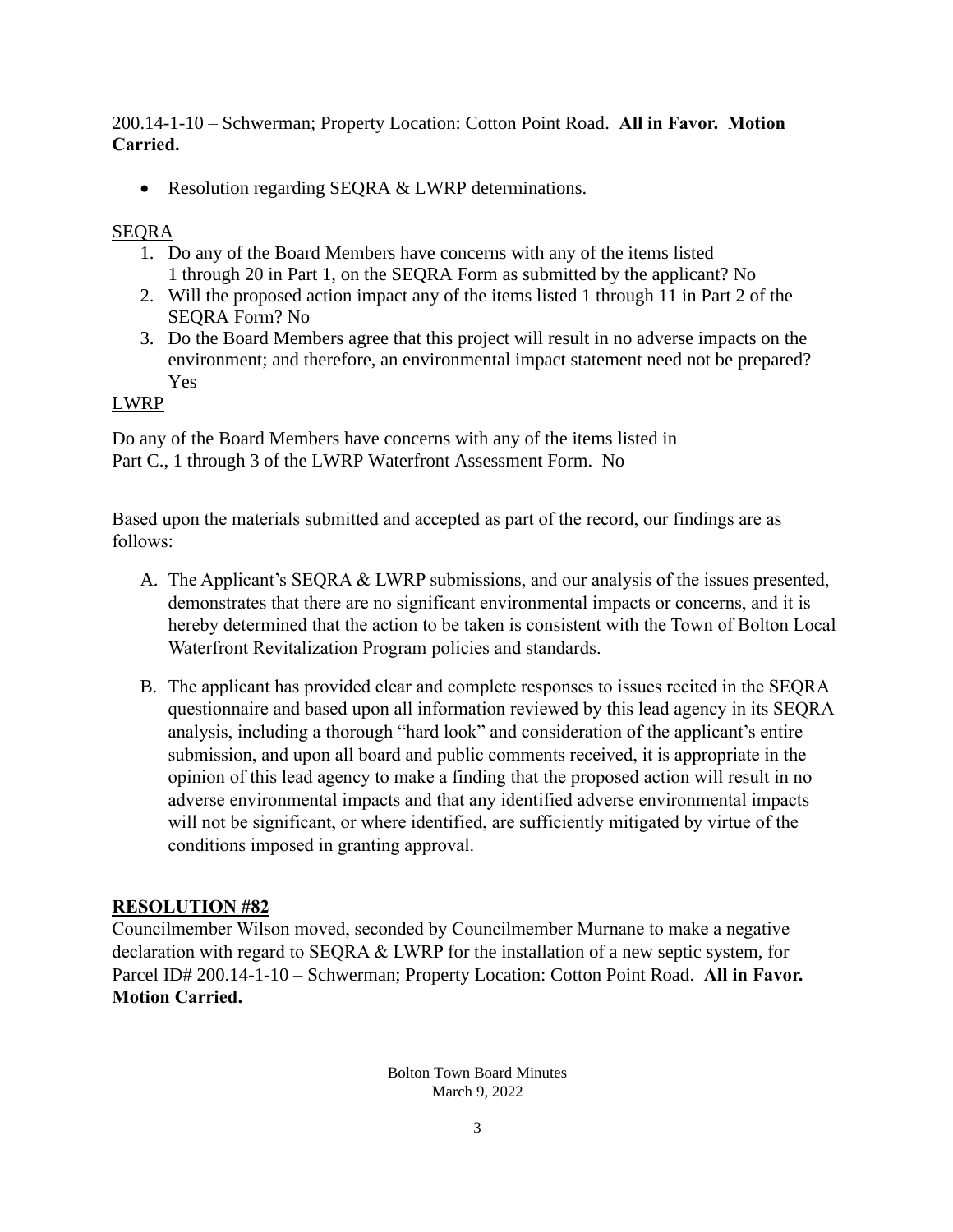• Resolution for the proposed variances installation of a new septic system for Parcel ID# 200.14-1-10 – Schwerman; Property Location: Cotton Point Road.

#### **RESOLUTION #83**

Councilmember Wilson moved, seconded by Councilmember Cleavland having declared the Bolton Town Board as Lead Agency and having held a public hearing and made a Negative Declaration for the SEQRA Application and a positive determination of consistency for the LWRP Application, I make a motion to approve this variance for the installation of two 2,000 gallon holding tanks on Parcel ID #200.14-1-10 as approved by Richard Miller, PE Director of Planning and Zoning with the following conditions:

- 1. There shall be no water treatment systems, garbage grinders or jacuzzi tubs installed in the structure.
- 2. All water fixtures shall be converted to low flow type within six months after installation of holding tanks.

#### **All in Favor. Motion Carried.**

### **Reconvene as the Bolton Town Board**

#### **RESOLUTION #84**

Councilmember Murnane moved, seconded by Councilmember Cleavland to reconvene as the Bolton Town Board. **All in Favor. Motion Carried.**

Public in Attendance:

#### New Business:

• Resolution authorizing the Supervisor to obtain a municipal credit card for the Town of Bolton.

Supervisor Conover explained that they had been working with Warren County to move forward with this.

#### **RESOLUTION #85**

Councilmember Murnane moved, seconded by Councilmember Wilson to authorize the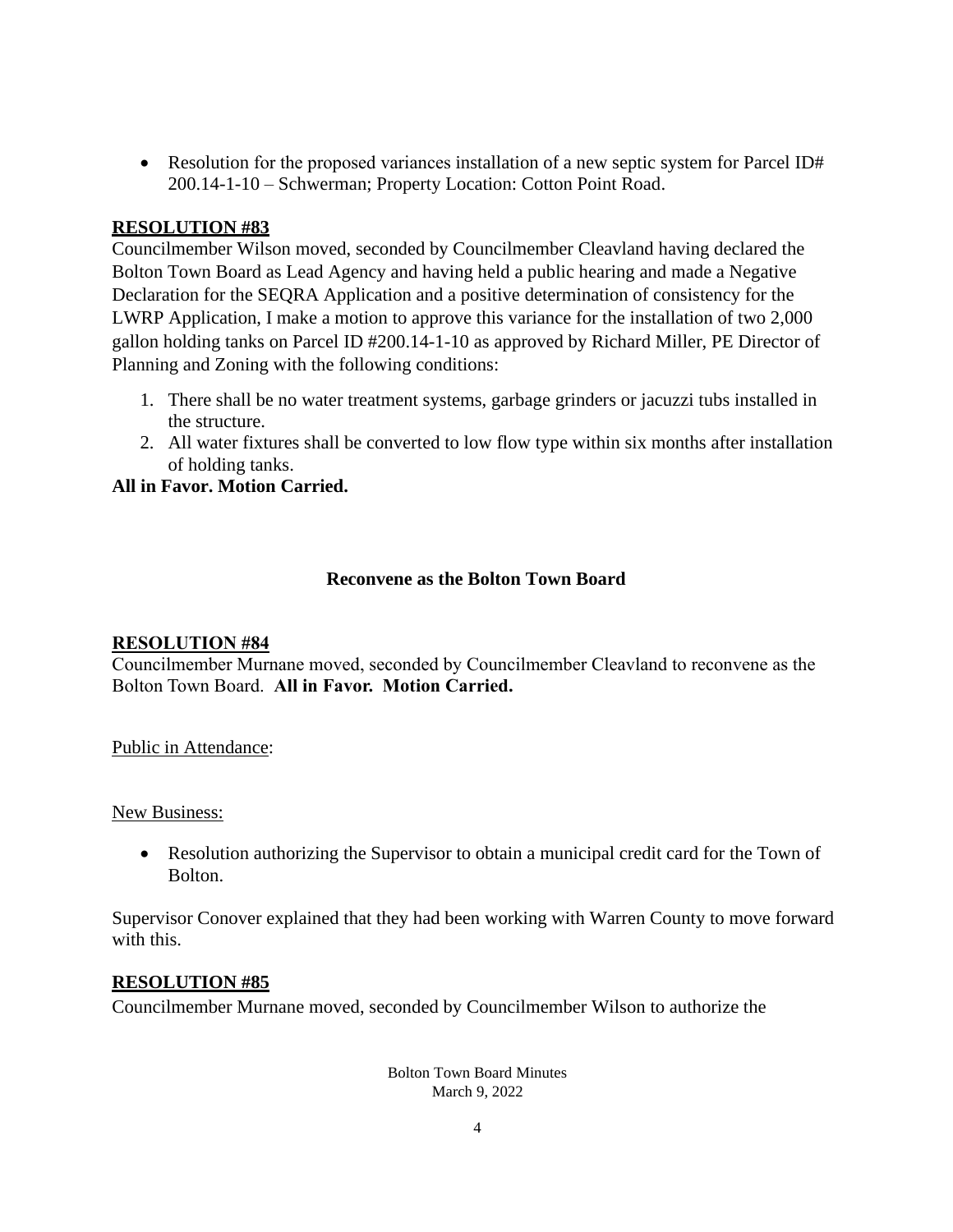Supervisor to obtain a municipal credit card for the Town of Bolton. **All in Favor. Motion Carried.**

• Resolution to authorize the supervisor to acknowledge receipt of an auditor's inquiry letter and he is hereby directed to provide a signed reply to the certified public accounting firm of Marvin and Company P.C. confirming that the accounting firm's inquiry to the Town in furtherance of a 2021 audit of the Town of Bolton Local Development Corporation's that there remains due and owing an unpaid principal indebtedness owed to the Town in the amount of two million dollars with interest and further confirm that the principal and interest payments are deferred until such time that the Town Board deems them necessary.

## **RESOLUTION #86**

Councilmember Cleavland moved, seconded by Councilmember Wilson to authorize the supervisor to acknowledge receipt of an auditor's inquiry letter and he is hereby directed to provide a signed reply to the certified public accounting firm of Marvin and Company P.C. confirming that the accounting firm's inquiry to the Town in furtherance of a 2021 audit of the Town of Bolton Local Development Corporation's that there remains due and owing an unpaid principal indebtedness owed to the Town in the amount of two million dollars with interest and further confirm that the principal and interest payments are deferred until such time that the Town Board deems them necessary. **All in Favor. Motion Carried.**

• Resolution authorizing the Supervisor to enter into contract with C.T. Male Associates for gas and groundwater monitoring testing for 2022 at the Bolton Landfill in an amount not to exceed \$5,108

## **RESOLUTION #87**

Councilmember Murnane moved, seconded by Councilmember Wilson to authorize the Supervisor to enter into contract with C.T. Male Associates for gas and groundwater monitoring testing for 2022 at the Bolton Landfill in an amount not to exceed \$5,108. **All in Favor. Motion Carried.**

Adjourn

## **RESOLUTION #88**

Councilmember Cleavland moved, seconded by Councilmember Murnane to Adjourn. **All in**